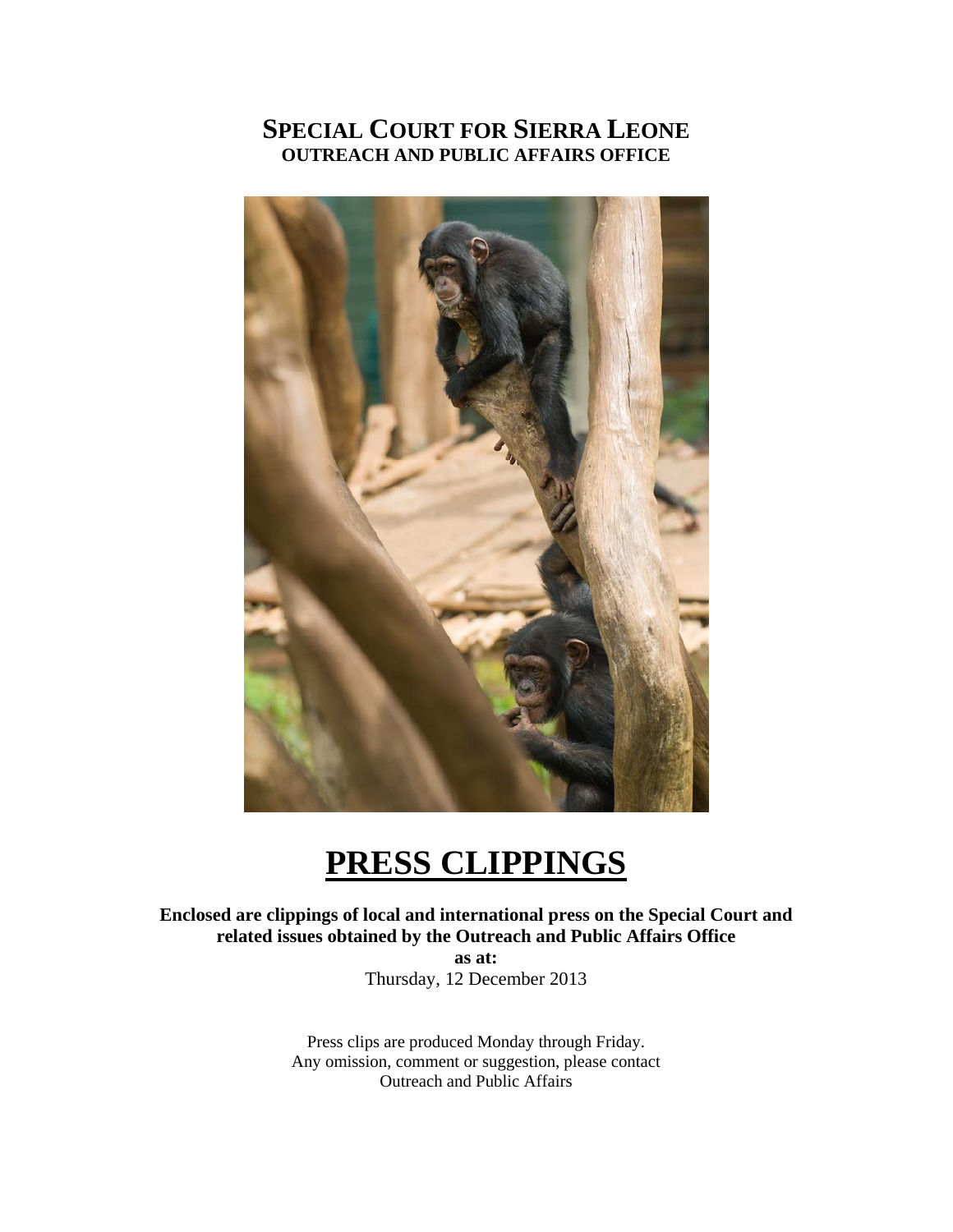| <b>International News</b>                                                             |             |
|---------------------------------------------------------------------------------------|-------------|
| Urey's Presidential Ambition / The New Dawn                                           | Pages 3-4   |
| Forgotten People / Left Foot Forward                                                  | Page 5      |
| KRT Judges and Lawyers Begin Talks on Second 'Mini-Trial' / The Cambodia Daily        | Page 6      |
| Syria: Victims of Conventional Weapons on the Rise / ANSAmed                          | Pages 7-8   |
| UN Court Says Mladic Must Testify in Karadzic Trial / ICTY                            | Page 9      |
| UN Tribunals Have Lessons to Offer on Helping States Deliver Justice / UN News Centre | Pages 10-11 |
| The Court - A Documentary About International Justice / The Star                      | Pages 12-13 |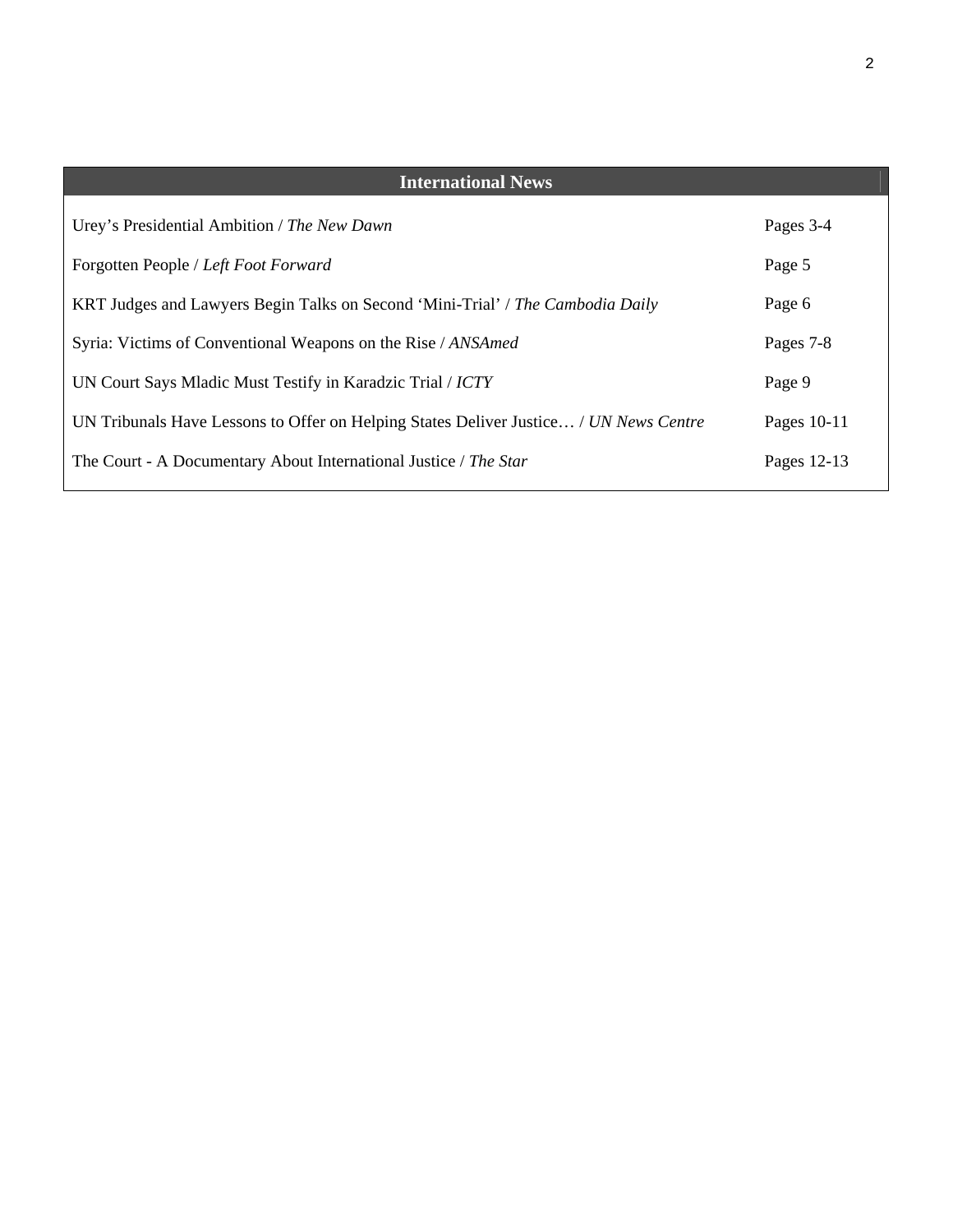# The New Dawn (Liberia) Thursday, 12 December 2013

## **Urey's Presidential Ambition**

#### J. Karyounean Browne

Former Maritime Commissioner and close confidant of ex-president Charles Taylor, Benoni Urey has



reportedly expressed interest here in contesting for the Liberian Presidency in 2017 as an Independent Candidate.

A recent report by the UN Panel of Experts notes that Urey's apparent commitment to the democratic process, albeit in opposition to the governing Unity Party of Madam Ellen Johnson-Sirleaf, does not threaten the peace of Liberia.

The report details that Benoni Urey, who was the Commissioner of Maritime Affairs under former President Taylor, is subject to UN assets freeze and travel ban measures.

The Panel of Experts say evidence collected by the **Special Court for Sierra Leone** and reviewed by the Panel showed that, while serving as Commissioner of Maritime Affairs, Urey authorized payments for arms purchases from Serbia from the accounts of the Maritime Bureau in 2000 and that the first shipment of arms arrived in Liberia in 2001 or 2002.

But in subsequent interviews with the Panel, Urey insisted that, as a civilian, who had been appointed to the position of Commissioner of Maritime Affairs by Taylor, he did not make any war-related decisions.

Mr. Urey currently serves as the Chair of Lonestar Communications Corporation, which is one of the largest taxpayers in Liberia. He owns 20 per cent of the company's shares through PLC Investment Limited, a Liberian company that is in turn owned by IDS and Nexus — two other Liberian companies established in 1989 with anonymous bearer shares, the Panel added.

The report observes that Urey has also invested in residential housing, hotels, a car rental company, radio and television stations and several newspapers.

"He is one of the wealthiest citizens of Liberia. On 1 October 2009, President Sirleaf appointed Urey to serve as mayor of Careysburg, but removed him from this position when it became clear that Urey would not back her re-election bid in 2011."

The UN however warns that Urey clearly has the resources and the leadership capacity to command support and undermine peace and security in Liberia if he chooses, noting that the animosity that exists between him and the Government of Liberia has led some ranking officials in President Sirleaf's Government to speculate that he might have the motivation to do so.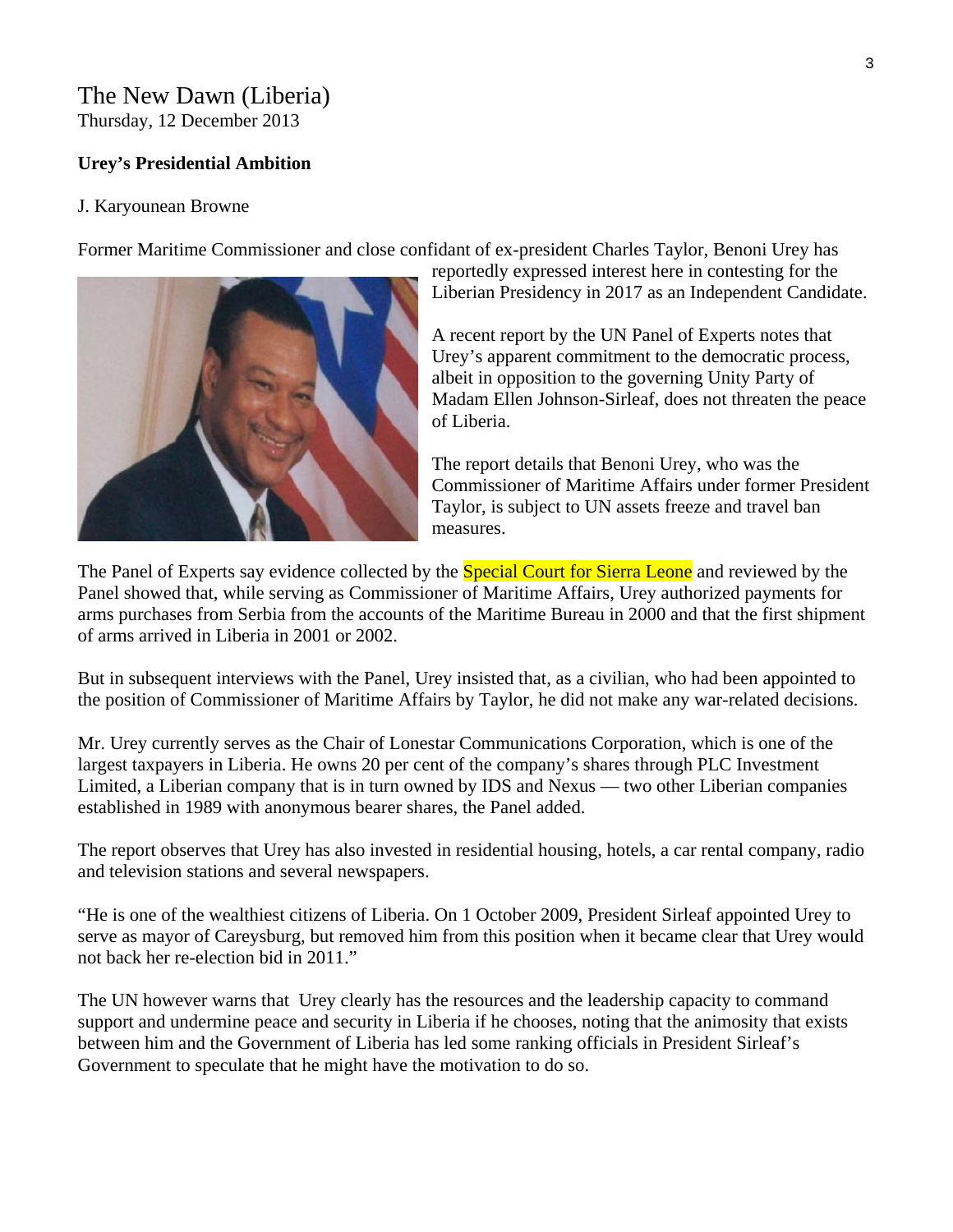"The Panel attempted to investigate Urey's extensive assets to determine whether they are being used to support groups seeking to destabilize Liberia and the subregion. Urey's assets have not been frozen or fully disclosed.

The Panel relied on information provided by confidential sources, the Government of Liberia and Urey himself. The Panel did not have information suggesting that Urey was involved in activities that would destabilize Liberia and the subregion."

The report says it is difficult for the Panel to assess Urey's intent as during the presidential and legislative elections of 2011, the Government of Liberia alleged that Urey used his radio station, Love FM, to broadcast inflammatory anti-Government statements.

"Officials saw this as evidence of Urey's seditious intent. The Panel interviewed Urey on 15 March and 27 September 2013, a day after Taylor's conviction was upheld. During the interviews, Urey stated to the Panel that his radio station was a commercial outlet and that it granted both government officials and opposition figures paid airtime to broadcast their views, without censorship.

The Panel has confirmed that this is the case and that Love FM is not unique among Liberian radio stations in airing inflammatory anti-Government statements. Urey, in turn, has accused the Government of involvement in the subsequent burning of the radio station's offices because he was a financial supporter of an opposition political party, the Congress for Democratic Change."

The Panel further notes that Urey's business activities, and the profits gained from them, would appear to suggest that the civil conflict in Liberia would have a significant negative financial impact on him.

He reportedly informed the Panel that he had submitted a delisting request to the relevant focal point in the United Nations Secretariat as well as provided the Panel with a letter dated 6 September 2013 and signed by President Ellen Johnson-Sirleaf, supporting his petition for delisting from the UN Travel Ban, perhaps to enable him adequately prepare for the Presidency in 2017.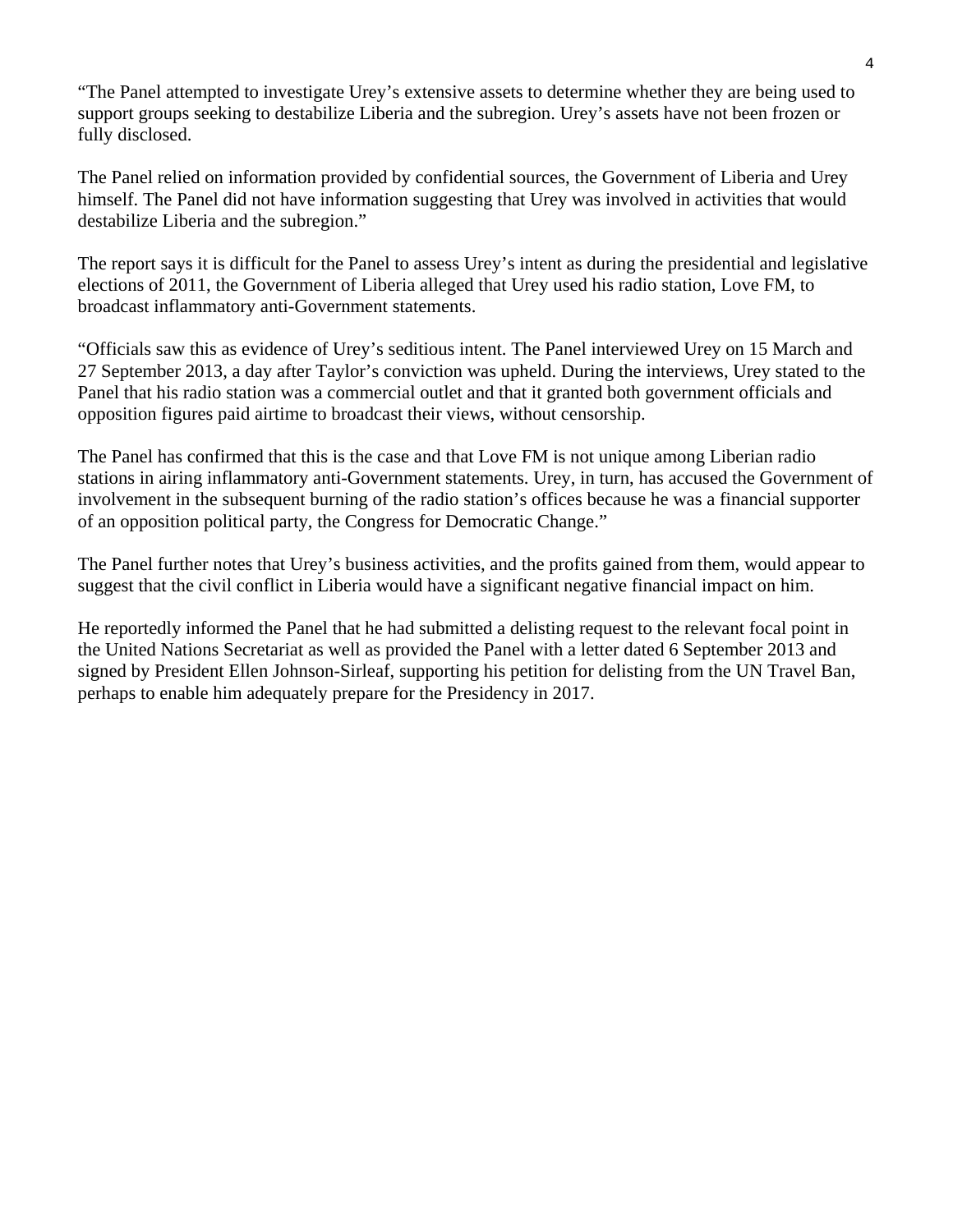# Left Foot Forward Wednesday, 11 December 2013 http://www.leftfootforward.org/2013/12/forgotten-people/

## **Forgotten people**

By Carl Packman

No doubt every western individual privileged enough to travel abroad to countries poorer than their own has had the feeling that they are doing something slightly murky; that they are perhaps on occasions indulging in poverty tourism.

#### -SNIP-

Sierra Leone's Special Court, which got its biggest hit with the trial and conviction of Charles Taylor, closes down this year, which marks a successful end, now replaced by a residual court overseeing the protection of witnesses.

-SNIP-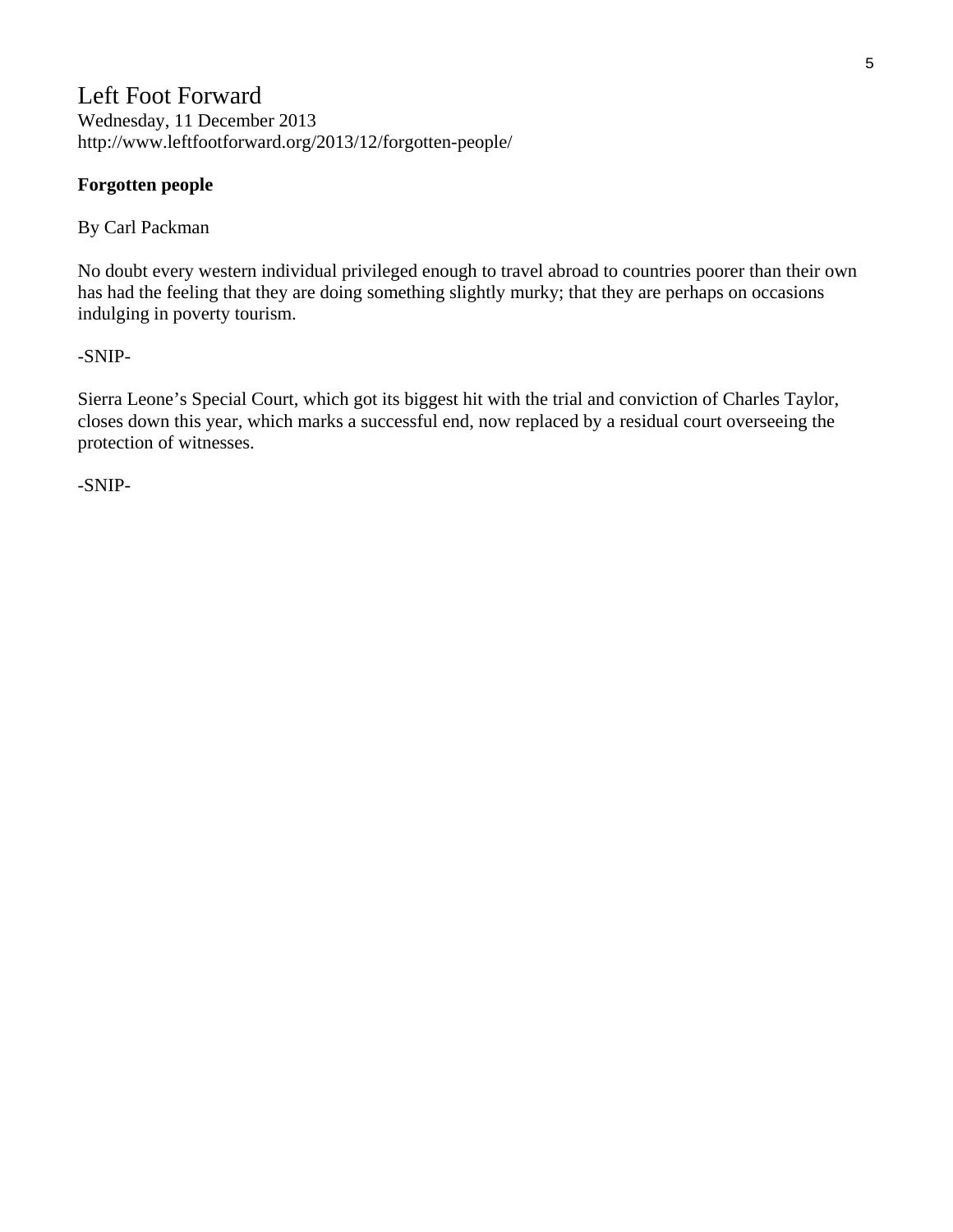# The Cambodia Daily Thursday, 12 December 2013

### **KRT Judges and Lawyers Begin Talks on Second 'Mini-Trial'**

#### By Lauren Crothers

Lawyers, judges and administrative officials at the Khmer Rouge war crimes tribunal began talks Wednesday on when a second trial against Nuon Chea and Khieu Samphan could start, and whether it would be necessary to establish a second panel of judges to hear it.

The meeting took place on the back of a Supreme Court Chamber decision that ordered Case 002/02 to start "as soon as possible" and consider crimes including genocide, a Khmer Rouge worksite, and a cooperative.

Tony Kranh, acting director of the court's Office of Administration, told the Trial Chamber judges, who were questioning him on the feasibility of a second trial, that the establishment of a second panel of judges would be at their discretion. The current panel is in the midst of deliberating on Case 002/01 and considering a verdict.

Mr. Kranh said the office would "lend support financially and materially" to a second mini-trial and could "foresee no obstacles" in it moving forward.

His deputy, Knut Rosandhaug, echoed this and said that there would be no financial impediments to a second trial.

Trial Chamber Judge Silvia Cartwright, however, raised a number of concerns about how the case would proceed in the event that a second judging panel is not established, particularly in the wake of a funding crisis that saw national staff at the court go unpaid for months this year.

"Once it starts, we don't want there to be any obstacles, be they administrative" or otherwise, she said.

"Have you taken into account the time judges would need at a time when they are invested totally in a verdict?" she asked the prosecution, who want the trial to proceed before the same judging panel.

Nicholas Koumjian, who was formally appointed Wednesday as international co-prosecutor after replacing former prosecutor Andrew Cayley, argued that plans need to be made as soon as possible to ensure that the case can get underway. Prosecutors said it would be possible to start by the end of February.

"Now that you've had this meeting, we urge Your Honors to start Case 002/02," he said.

"It is in the interest of justice…victims…and donors that we have a plan so that we can terminate or finish our work [if a second mini-trial does not go ahead]."

He told Judge Cartwright that judges at the **Special Court in Sierra Leone** were able to adjudicate one case while deliberating another.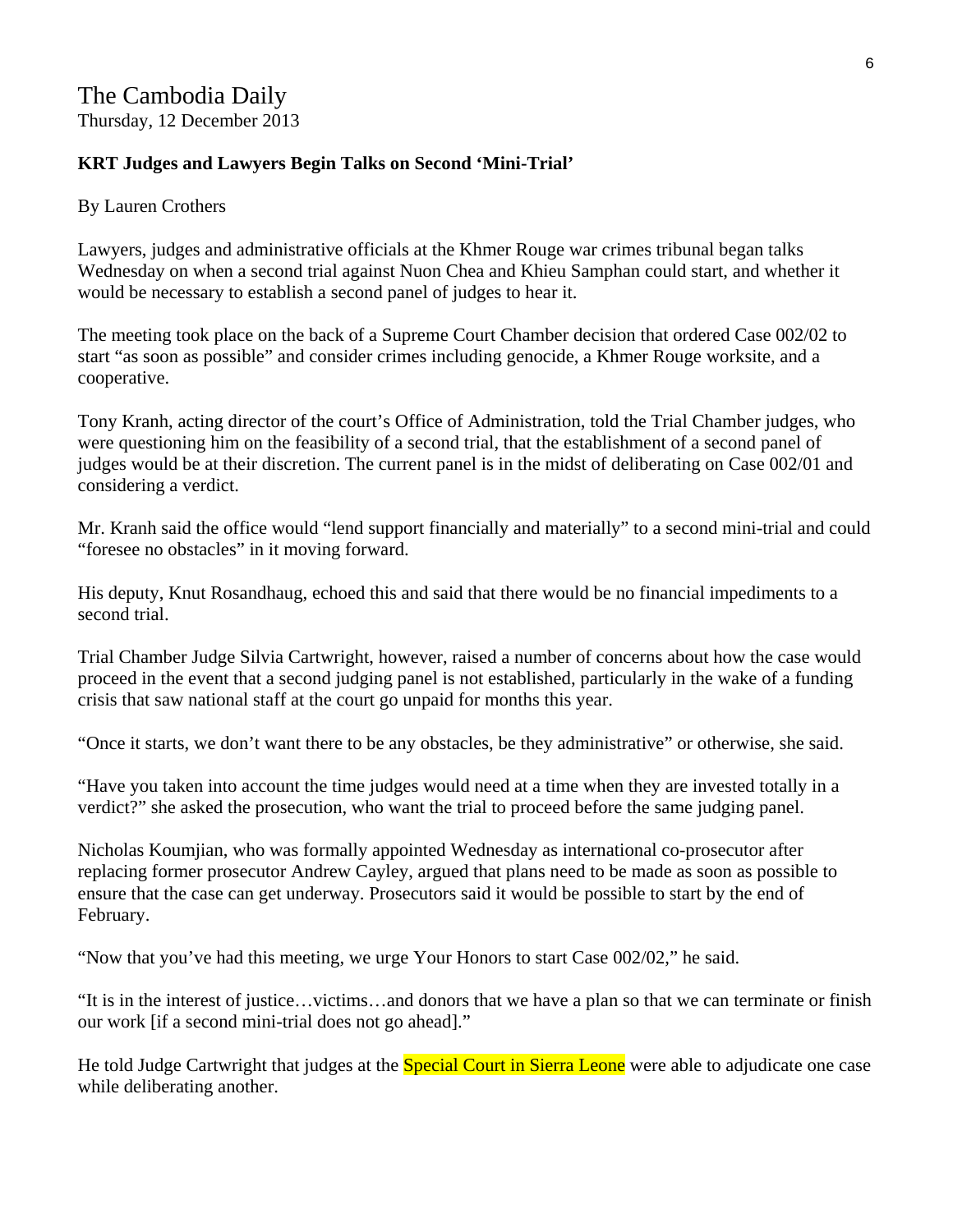# ANSAmed

Thursday, 12 December 2013 http://www.ansamed.info/ansamed/en/news/sections/analysis/2013/12/11/Syria-Victims-conventionalweapons-the-rise\_9761702.html

#### **Syria: Victims of conventional weapons on the rise**

Head of team documenting war crimes speaks about project

(by Lorenzo Trombetta) (ANSAmed) - BEIRUT, December 11 - Since the chemical attack in the Damascus region four months ago, crimes committed with conventional weapons in Syria against civilians--particularly women and children--are on the rise. The findings were revealed in an ongoing survey of war violence being conducted by an international team of legal experts and investigators led by David Crane, professor at Syracuse University's College of Law, and former Chief Prosecutor of the Special Court for Sierra Leone, a war crimes tribunal.

In a telephone interview with ANSA, Crane said, "Up until now we've documented crimes against humanity and war crimes committed in Syria by both sides. Compared to 2011, the country is now a blood swamp that many are a part of, and the bloodiness continues to get worse." Since autumn 2011 the team led by the American law professor and made up of experts of "the highest profile," has been collecting proof as part of the Syrian Accountability Project (SAP), which Crane describes as "a group project that forms a bridge between collection of evidence and creation of a tribunal," and which will serve as the basis for a special tribunal for crimes committed in the Syrian war.

SAP came about just a few months after the start in spring 2011 of the bloody military repression in Syria conducted by forces loyal to Syrian president Bashar al Assad and undertaken as a response to the massive, and at the time unseen, popular anti-regime demonstrations that exploded on the wave of other revolts in North Africa and the Middle East.

"At the time we were prompted by the National Syrian Council," said Crane, referring to the first group of Syrian opposition exiles, formed in November 2011 and merged one year later into a larger but still fragmented and delegitimized platform of opposition groups based in Turkey. "We coordinate with the UN High Commissioner for Human Rights and we're in contact with the International Criminal Court, as well as members of the US Congress and the US administration," Crane added. "Several foreign NGOs work with us as well, such as No Peace Without Justice," he said, referring to the Italian non-profit founded by Italian Minister of Foreign Affairs Emma Bonino.

Crane specified that the team collects evidence of crimes committed not only by Assad and his associates, but by all those involved, including rebels and non-Syrian forces. "We work on the principle of impartiality," he said. When asked about the sources drawn upon for proof, Crane said, "We track on a daily basis the events of the war while it's happening. We map the conflict and follow various leads at all possible levels. We verify witness testimonials by cross-checking them with other reports we receive from various sources. It's an ongoing challenge because there's an overwhelming quantity of information." Crane also said, "At this stage I can't reveal names of those presumed responsible for crimes or indicate specific episodes, but I can say that compared to when we started work, the situation has changed. First there was the regime and the rebels. Now the forces involved have multiplied." Crane said that he couldn't commit on the exact type of tribunal that might be created, and added, "In any case, we'll have to wait for the hostilities to end in order to start the procedures of creating a court." When asked whether Assad or the rebels could be accused of crimes while at the same time considered legitimate partners for finding a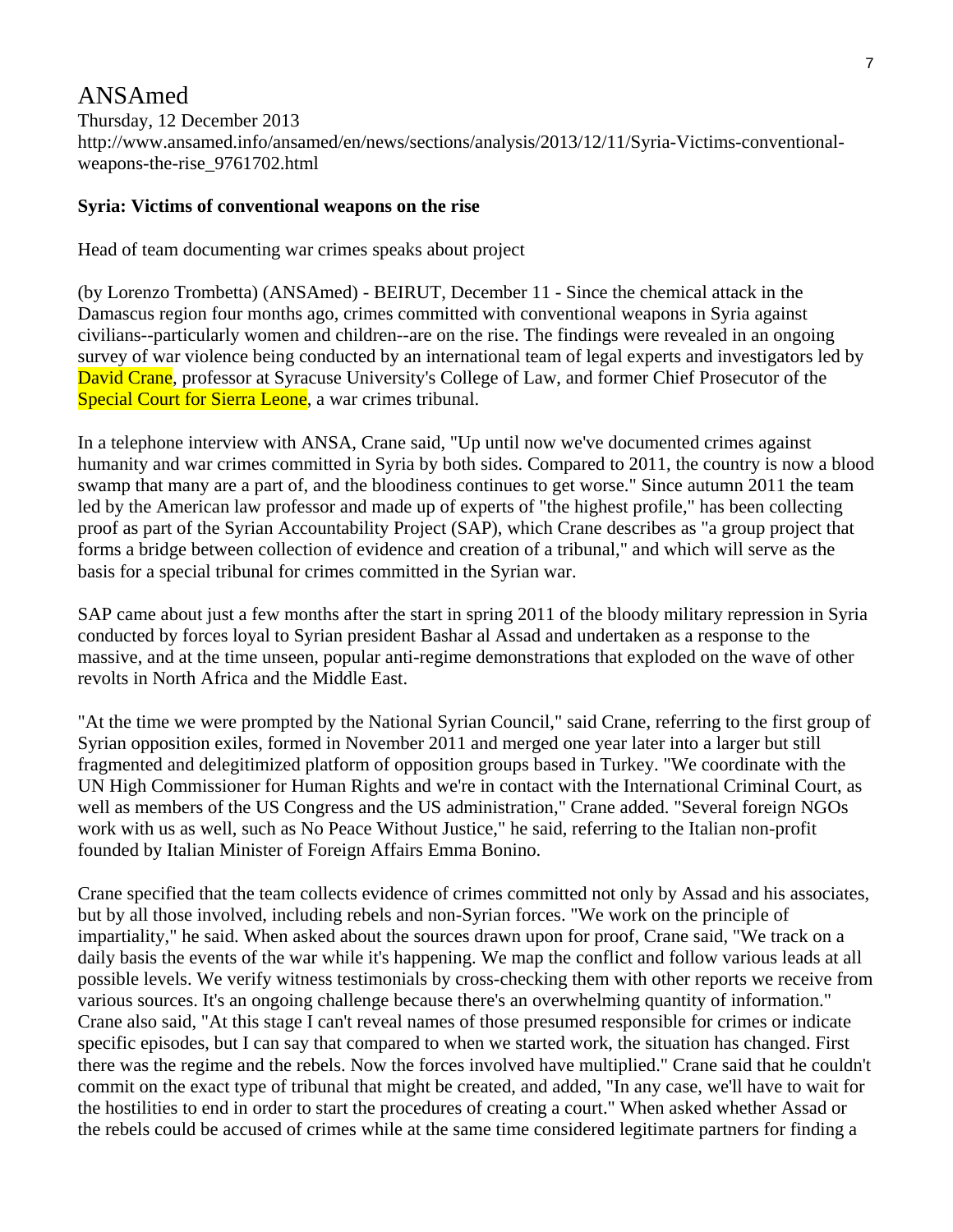political solution to the conflict, Crane said, "The fact of coming to a political solution before justice is served isn't negative in and of itself. What's important is that sooner or later justice is served for the victims. Behind the creation of every tribunal there is always a political decision. If this should turn out to be the case, we could offer the material that we're working on." (ANSAmed).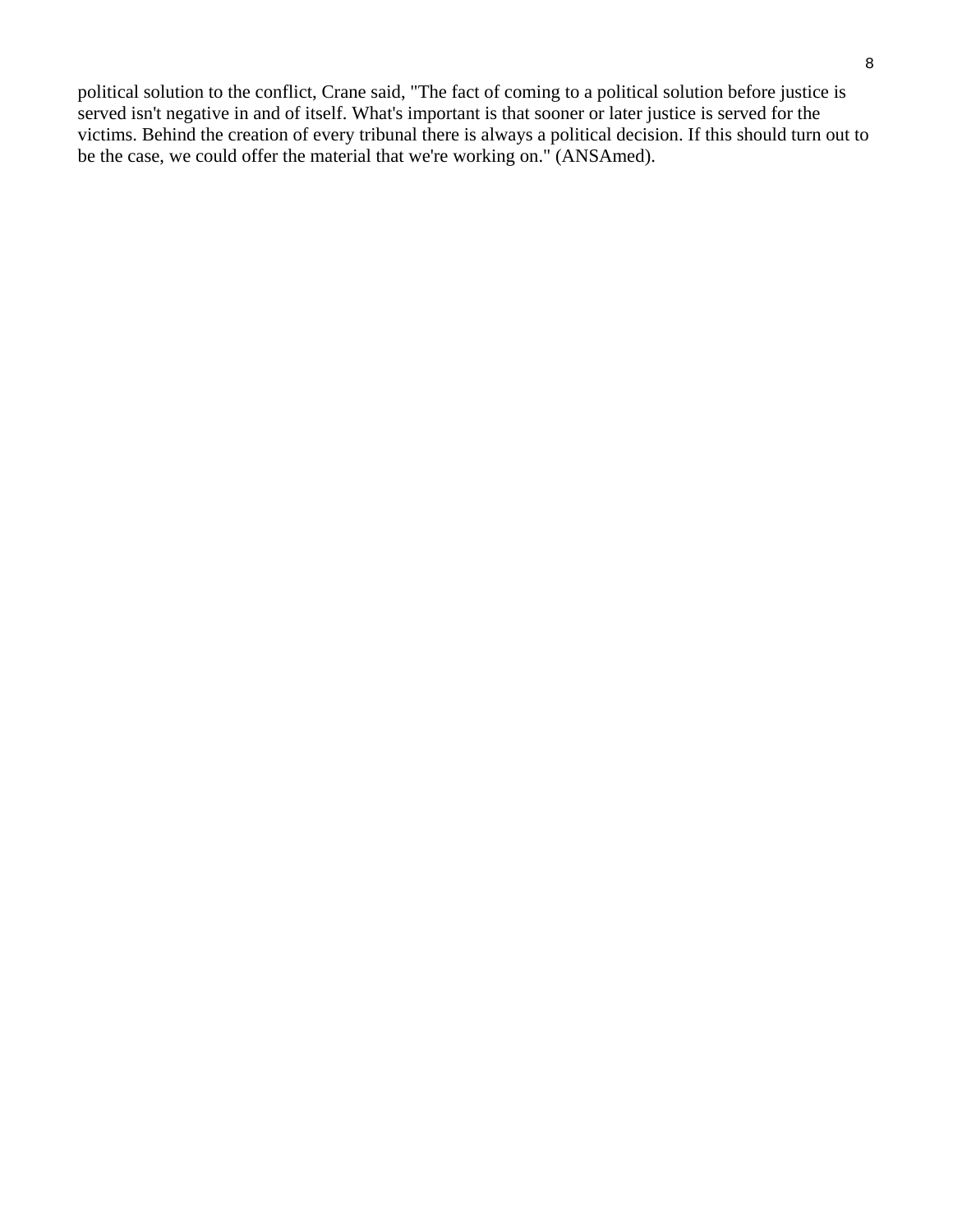# Agence France-Presse

Wednesday, 11 December 2013

#### **UN court says Mladic must testify in Karadzic trial**

The Hague — Former Bosnian Serb army chief Ratko Mladic must give evidence in the war crimes trial of his political counterpart Radovan Karadzic, a UN tribunal ruled on Wednesday.

The International Criminal Tribunal for the former Yugoslavia (ICTY) said Karadzic had asked that the former military leader act as a witness for the defence.

Both men have been charged with genocide, war crimes and crimes against humanity over their roles in the 1992-1995 Bosnian war, in which 100,000 people died.

Karadzic expects Mladic to testify that "in numerous conversations and meetings he had with the accused 'they never agreed or planned to expel Muslims or Croats' from areas under Serb control," The Haguebased court said in its ruling.

The 68-year-old is blamed for authorising so-called "ethnic cleansing" in the bitter war against Bosnia's Muslim-led government.

Mladic, 71, had refused to testify in Karadzic's trial, citing his health and the amount of time taken up by his own trial.

But the judges rejected Mladic's argument, saying he was in a unique position to tell the court what information he had given the accused in relation to incidents he was allegedly involved in. He is expected to give evidence in January.

The ICTY was created in 1993 to try perpetrators of war crimes committed during the former Yugoslavia's bloody break-up.

Karadzic and Mladic both face charges over the massacre of almost 8,000 Muslim men and boys in the eastern town of Srebrenica in July 1995.

They could have been tried together had they been arrested around the same time. But Karadzic was arrested in July 2008 and Mladic in May 2011.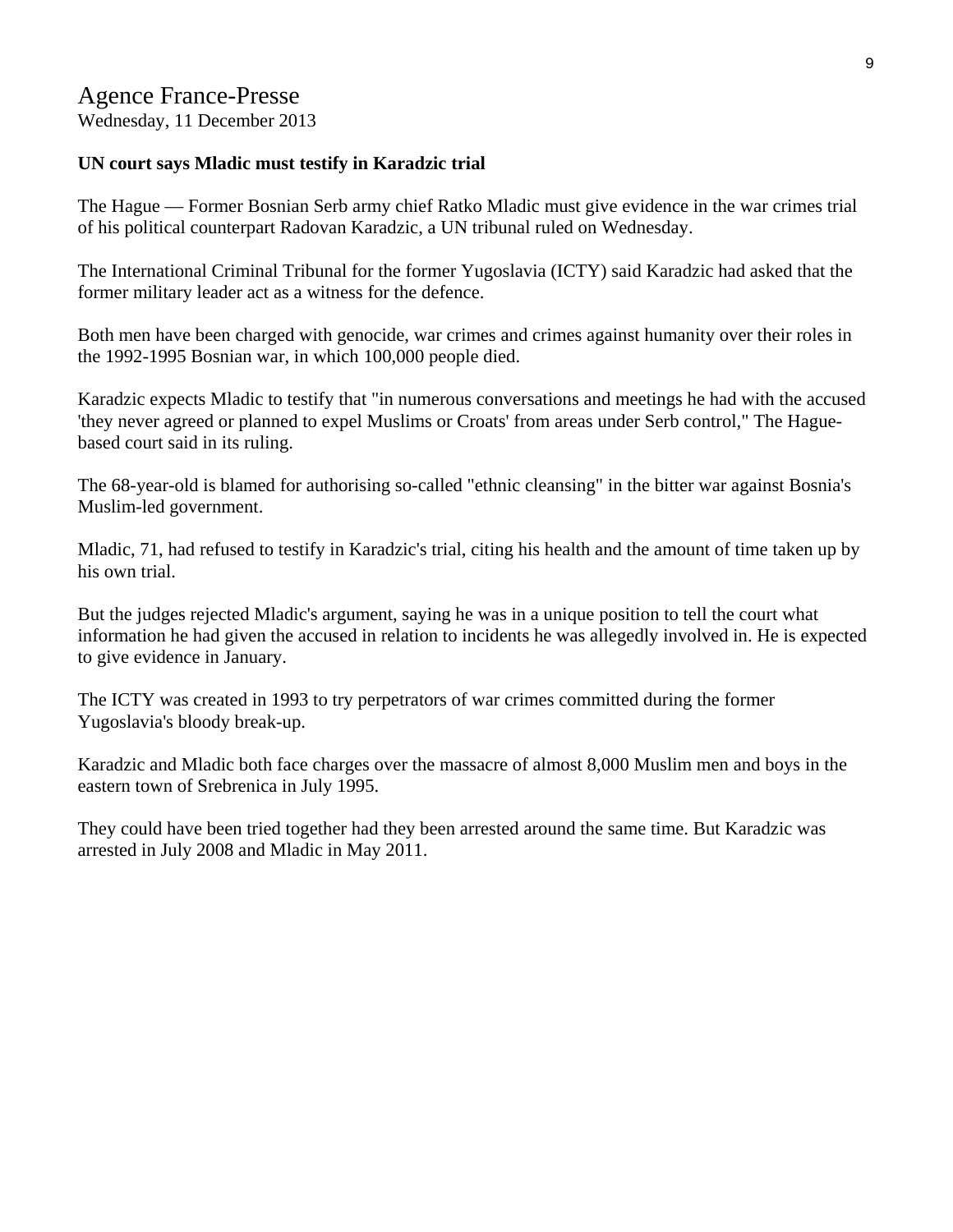# UN News Centre Thursday, 5 December 2013

# **UN tribunals have lessons to offer on helping States deliver justice, Security Council told**



President of the International Criminal Tribunal for the former Yugoslavia (ICTY) Theodor Meron. UN Photo/Evan Schneider

As the United Nations tribunals set up in the wake of the Balkan conflicts of the 1990s and the 1994 Rwandan genocide prepare to conclude their work, there are lessons to be learned in terms of building the national capacity of States to deliver justice, officials from the courts told the Security Council today.

This year marks the 20th anniversary of the creation by the Council of the International Criminal Tribunal for the former Yugoslavia (ICTY), which was tasked with trying those responsible for the worst war crimes and other breaches of international humanitarian law committed during the various conflicts in the former Yugoslavia in the 1990s.

"What the Tribunal has achieved in the course of two decades has been extraordinary," Judge Theodor Meron, President of the ICTY, said in his briefing to the Council.

He noted that the Tribunal has accounted for all 162 indicted individuals; given rise to an authoritative and extensive body of procedural and substantive law relating to serious international crimes; assisted national judicial systems in conducting their own trials of such crimes; and helped to end impunity, even for national or military leaders.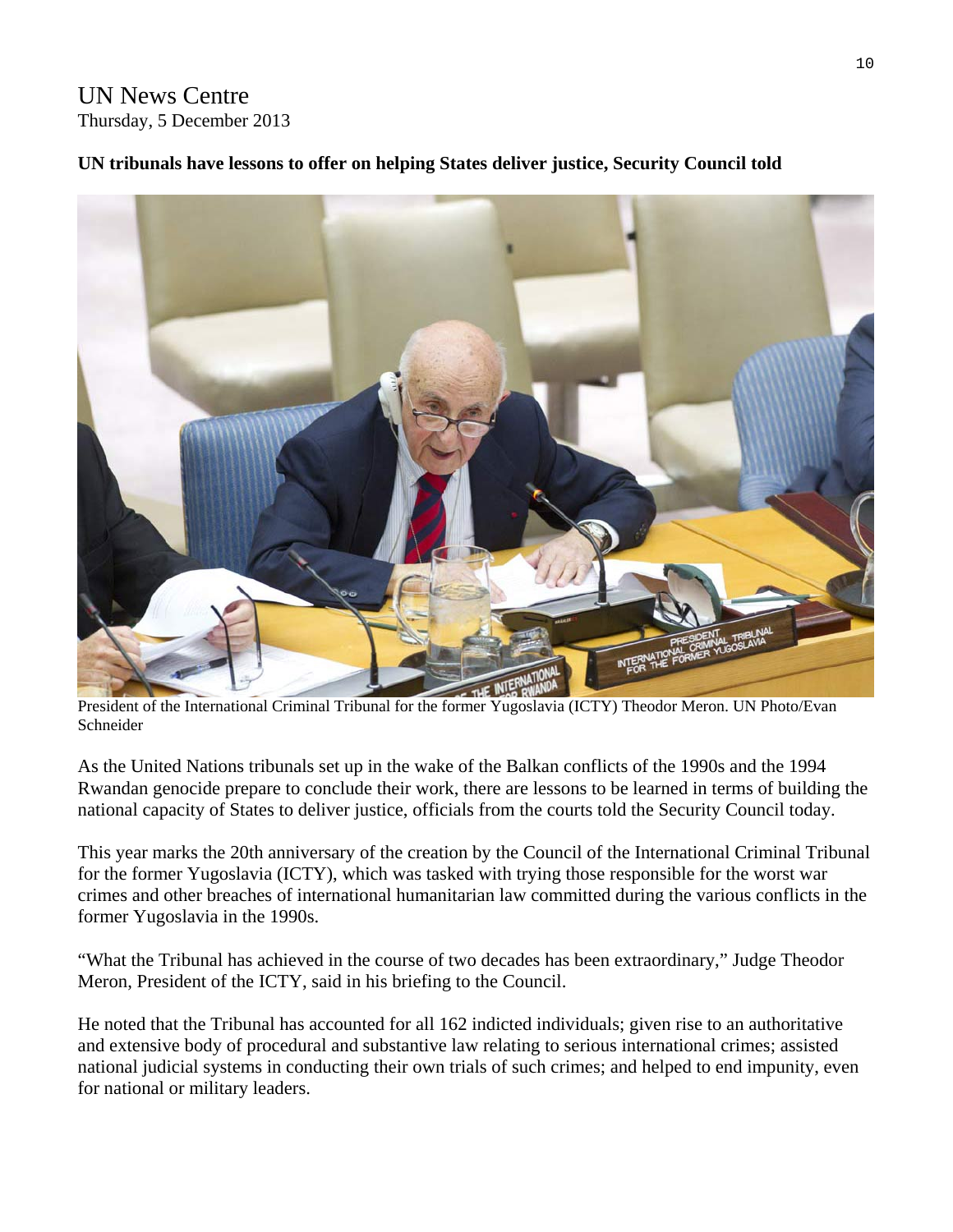These accomplishments, he added, are a reflection not just of the hard work and dedication of the Tribunal's staff and judges, but also of the key assistance provided to the court by the UN and its Member States.

"Without this support, the success of the bold experiment in international justice initiated by this Council in 1993 would never have been possible."

The Prosecutor for the ICTY, Serge Brammertz, told the Council that it is clear that the future of international justice is, increasingly, national justice. "While international courts will always be needed to provide an accountability safety net, building the capacity of national systems to effectively handle crimes under international law is the linchpin of the justice system."

In this respect, the former Yugoslavia provides an important precedent, he stated. "There are lessons to learn from the different models and structures adopted by countries of the former Yugoslavia who have assumed responsibility for war crimes cases. And there are also lessons to learn from the process by which the Tribunal has transferred expertise and helped to build capacity nationally. This is an ongoing process."

Mr. Brammertz added that 20 years after the Tribunal opened its doors, "we are yet to fully deliver on our promise of justice for victims and survivors of atrocities in the former Yugoslavia."

In December 2010, the Security Council set up the Residual Mechanism to take over and finish the remaining tasks of both the ICTY and the International Criminal Tribunal for Rwanda (ICTR) once their mandates expire. Both branches of the Mechanism, located in The Hague, are now operational.

"As expected, the imminent closure of the ad hoc tribunals has generated broad interest within the international community on the potential for their practices and other aspects of their legacy to contribute to capacity-building of national and other international tribunals in the prosecution of international crimes," Justice Hassan B. Jallow, ICTR's Prosecutor, noted in his briefing.

This "impetus" has encouraged his office to share experience with national and international stakeholders on best practices in the fight against impunity, he added.

The President of the ICTR, Judge Vagn Joensen, outlined various training programmes, workshops and partnerships instituted by the Tribunal over the years on a range of issue to help build capacities and share lessons learned.

"These capacity-building initiatives represent some of the concrete measures that the Tribunal has taken to help to restore peace and reconciliation in the region, and ensure that present and future generations are provided with the necessary tools to continue the fight against impunity long after the Tribunal closes its doors."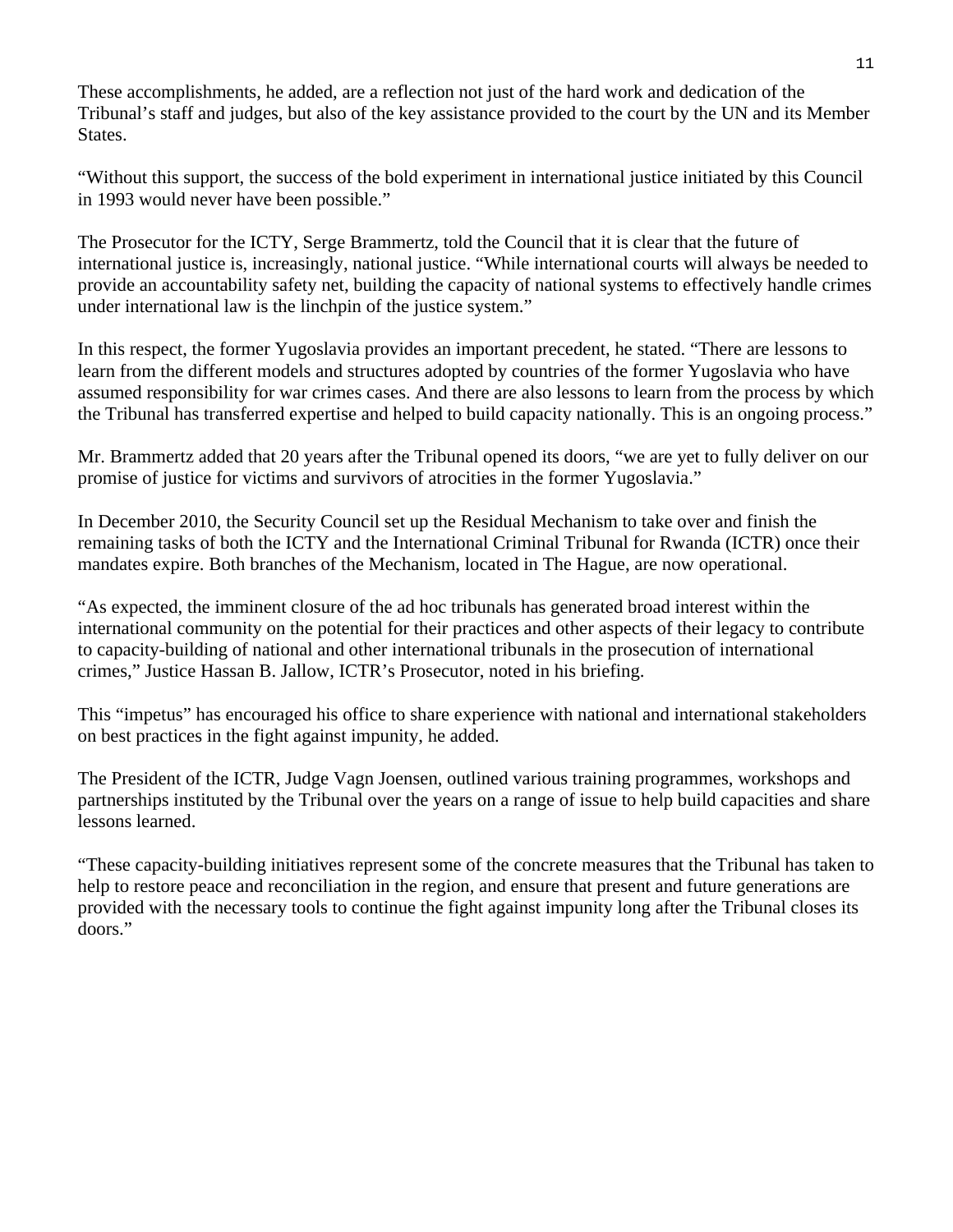# **The Court - A documentary about international justice**

by Tan Yi Liang

KUALA LUMPUR: With a charismatic, hard-driving prosecutor for a lead, working to put a war criminal behind bars for recruiting child soldiers in a civil war and a plot spanning The Hague, Palestine, Libya and the Democratic Republic of the Congo ... one might think The Court is another big-buck Hollywood legal thriller with an A-list cast.

However, this film directed by Marcus Vetter and Michele Gentile is actually a documentary - starring Luis Moreno Ocampo, the first Prosecutor of the International Criminal Court (ICC) or more specifically, his role in the trial of Union of Congolese Patriots (UPC) founder Thomas Lubanga Dyilo - work which led to Lubanga's 14-year jail sentence for the use of child soldiers.

This trial acts as a backdrop to The Court, showcasing Ocampo's efforts to prosecute Lubanga while juxtaposing the relative sterility of the Lubanga trial in the Hague with the chaos taking place in the Democratic Republic of the Congo - showing scenes of children, some under ten being taken away and beaten up by soldiers linked to Lubanga.

The Court also shows the limitations of the ICC, with another undercurrent of the film being the repeated calls asking Ocampo to intervene and prosecute the Israelis for war crimes - and Ocampo's inability to do so due to a lack of jurisdiction - for as he explains to a journalist in one scene, he has no jurisdiction to even contemplate thinking of prosecuting Israel, as it is not a signatory to the Rome Statute, which gives the ICC its powers.

Only 122 nations have signed the Rome Statute - and these 122 nations are the limit to the ICC's jurisdiction, unless the United Nations Security Council refers the case to the ICC.

These issues were highlighted by Vetter, as he does "films that have a universal language and can generate universal interest."

The 47-year old Stuttgart native told The Star Online after a screening of The Court at the Malaysian Bar Council building here on Monday that he was working to break the notion that documentaries are meant to be educational but not entertaining.

"These issues presented in my films need a big audience," said Vetter, whose other feature-length works includes The Heart of Jenin, a documentary on a Palestinian who donated his late son's organs to Israeli children even though the child was killed by the Israeli military.

In fact, Vetter said the opportunity to make The Court came about through a screening of The Heart of Jenin in Berlin.

"Ocampo approached me; he is interested in what filmmakers do and when he saw the film, we discussed making a film about the International Criminal Court. I was very honoured," said Vetter.